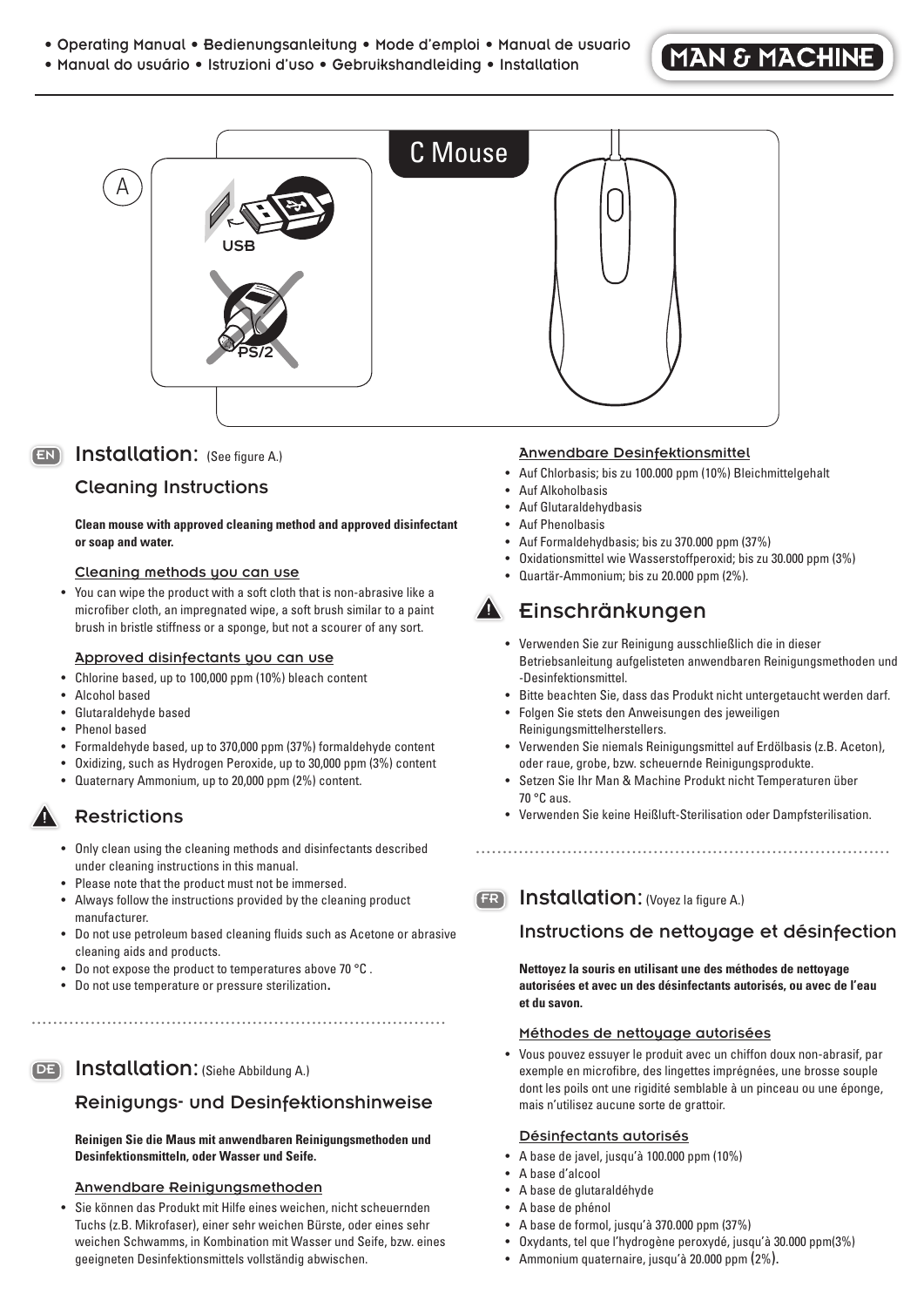# **MAN & MACHINE**

# Restrictions d'usage

- Nettoyer uniquement en utilisant les méthodes de nettoyage et de désinfection recommandées décrites sous les instructions de nettoyage dans ce manuel.
- Merci de prendre en compte que le produit ne doit JAMAIS être immergé.
- Toujours suivre les instructions fournies par le fabricant de vos produits nettoyants.
- NE PAS UTILISER de produits nettoyants à base de pétrole, tels que l'acétone, ou des solutions abrasives.

.............................................................................

- Ne pas exposer à des températures supérieures à 70°C.
- Ne pas stériliser à la chaleur ou par pression.

#### ES Instalacion: (Ver la figura A.)

## Instrucciones de limpieza y desinfección

 **Limpia el ratón con uno de los métodos de limpieza autorizados, utilizando agua y jabón o uno de las desinfectantes autorizados.** 

#### Métodos de limpieza autorizados

• Puede limpiar el producto con un paño suave sin abrasivos, por ejemplo con un paño de microfibras, una toallita impregnada, un cepillo suave con pelos que tengan una rigidez similar a un pincel o una esponja, pero no utilice ninguna especie de estropajo.

#### Desinfectantes autorizados

- A base de lejía, hasta 100.000 ppm (10%)
- A base de alcohol
- A base de Glutaraldehído
- A base de fenol
- A base de FORMOL, hasta 370.000 ppm (37%)
- Oxidantes, tales como el hidrógeno peróxido, hasta 30.000 ppm (3%)
- Amonio cuaternario, hasta 20.000 ppm (2%).

#### Restricciones de uso

- Limpiar sólo utilizando los métodos de limpieza y desinfección recomendados descritos en las instrucciones de limpieza en este manual.
- Tenga en cuenta que el producto nunca debe ser sumergido.
- Seguir siempre las instrucciones dadas por el fabricante de sus productos de limpieza.
- No use productos de limpieza a base de petróleo, tales como la acetona, o soluciones abrasivas.
- No exponer a temperaturas superiores a 70°C.
- No esterilizar al calor o a presión.

## PT Instalação: (Veja a Figura A.)

#### Instruções para limpeza e desinfecção

.............................................................................

 **Limpar o mouse com um dos métodos de limpeza autorizados, utilizando água e sabão ou um dos desinfetantes aprovados.** 

#### Métodos autorizados para a limpeza

- Você pode limpar o equipamento com um pano macio sem produtos abrasivos, por exemplo um pano de microfibra, um pano impregnado com uma escova macia que têm uma rigidez semelhante a uma escova ou uma esponja, mas não use qualquer tipo de esfregão.
- Você pode vaporizar o produto com água e sabão ou com um.

#### Desinfetantes aprovados

- Na base de lixívia, até 100.000 ppm (10%)
- A base de álcool
- Baseada em GLUTARALDEHÍDO
- À base de fenol
- Formol-baseada, até 370.000 ppm (37%)
- Oxidantes, tais como peróxido de hidrogênio, até 30.000 ppm (3%)
- Amônia quaternária, até 20.000 ppm (2%).

# **A** Restrições de uso

- Limpe usando unicamente os métodos de limpeza e desinfecção recomendados descrito nas instruções de limpeza neste manual.
- Note-se que el producto nunca deve ser submersa.
- Siga sempre as instruções dadas pelo fabricante do seu produtos de limpeza.
- Não use produtos de limpeza com base no petróleo, como acetona, ou produtos abrasivos.

.............................................................................

- Não se expor a temperaturas acima de 70 °C.
- Não esterilize a calor ou pressão.

## **IT Installazione:** (ved. Fig.A.)

 **Pulire il prodotto con il metodo di pulizia consigliato e i disinfettanti approvati oppure con acqua e sapone.**

#### Istruzioni per la pulizia

• Pulire il prodotto con l'aiuto di un panno morbido non abrasivo, per esempio uno in microfibra, una spazzolina soffice, salviettine disinfettanti, oppure una spugna non abrasiva.

#### Disinfettanti autorizzati

- A base di cloro. Fino a 100.000 ppm (10%)
- A base di alcol
- A base di glutaraldeide
- A base di fenolo
- A base di formaldeide, fino a 370.000 ppm (37%)
- A base di perossido di idrogeno, fino a 30.000 ppm (3%)
- A base di ammonio quaternario, solo fino a 20.000 ppm (2%).

# Restrizioni

- Pulire seguendo esclusivamente i metodi e disinfettanti indicati nelle "istruzioni per la pulizia".
- Attenzione il prodotto non è idoneo a immersione in liquidi.
- Seguire sempre le istruizioni fornite dal fabbricante dei prodotti detergenti.
- Non utilizzare mai detergenti a base di petroleum o acetone, oppure detergenti abrasivi seppure in minime percentuali.

.............................................................................

- Non esporre il prodotto a temperature al di sopra dei 70 °C.
- Non utilizzare sterilizzatori a vapore o a pressione.



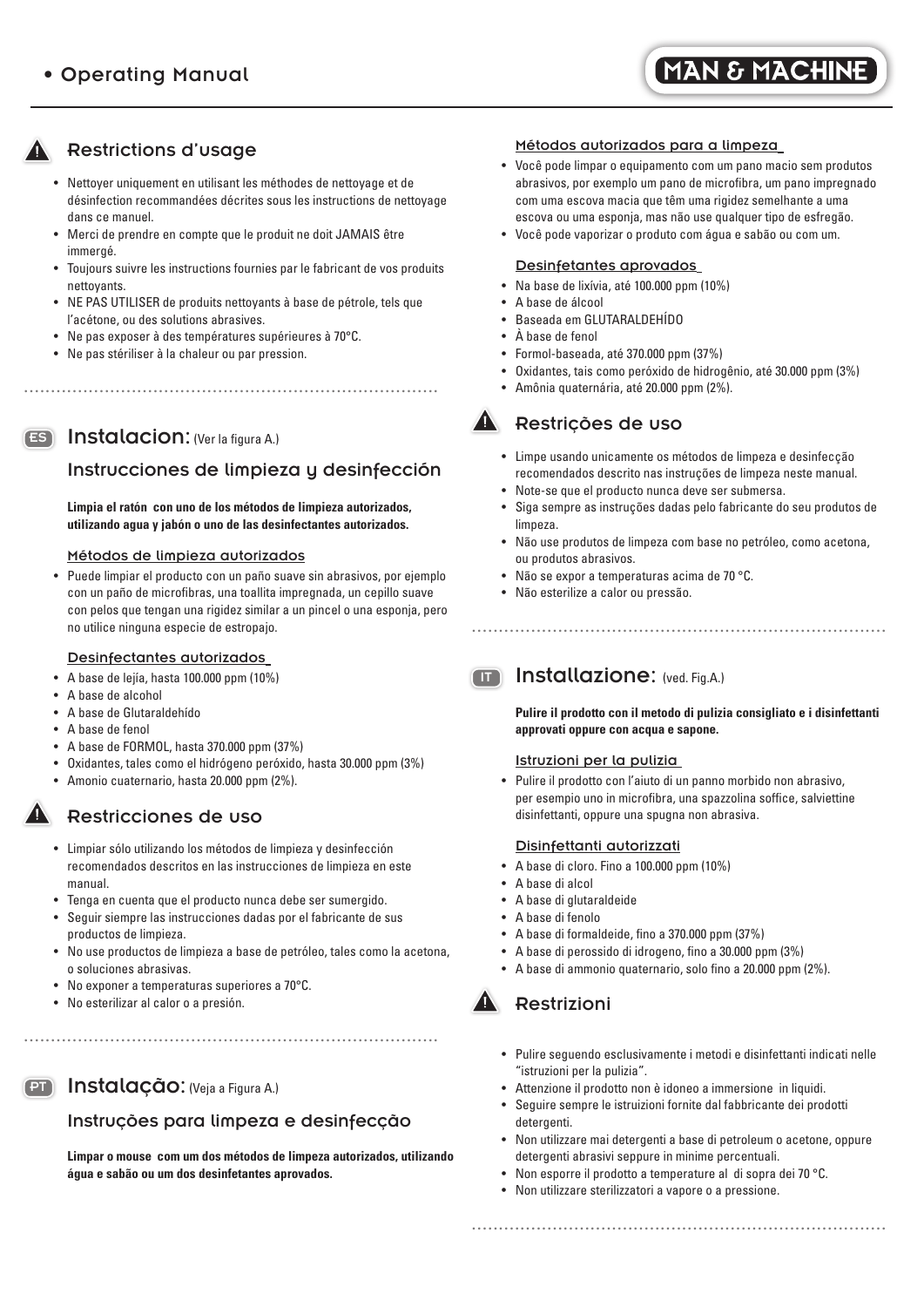## NL Installatie: (Zie afbeelding A.)

# Reinigings- en desinfectievoorschriften

 **Maak de muis schoon met één van de toegestane reinigingsmethodes en gebruikmakend van water en zeep of één van de toegestane desinfectiemiddelen.**

#### Reinigingsmethodes die u mag gebruiken

• U mag het product afnemen met een zachte doek, zoals een microvezeldoek of wegwerpdoekje, met een zachte borstel (met de zachtheid van een verfkwast), of met een spons. Gebruik beslist géén schuursponsjes of ander ruw materiaal.

# Desinfectiemiddelen die u kunt gebruiken

- Op chloorbasis, niet meer dan 100.000 ppm (10%) chloor
- Op alcoholbasis
- Op glutaraldehydebasis
- Op phenolbasis
- Op formaldehydebasis, niet meer dan 370.000 ppm (37%)
- Oxidanten, zoals waterstofperoxide, niet meer dan 30.000 ppm (3%)
- Quaternair Ammonium, niet meer dan 20.000 ppm (2%).

# **Restricties**

- Volg altijd de Reinigings- en desinfectievoorschriften zoals deze in deze handleiding te vinden zijn.
- Het product mag niet worden ondergedompeld.
- Volg altijd de instructies van de leverancier van uw reinigings- of desinfectieproduct.
- Gebruik geen middelen op basis van petroleum, zoals aceton
- Gebruik ook geen schurende reinigingsmaterialen, zoals schuursponsjes en dergelijke.
- Stel het product niet bloot aan temperaturen boven de 70°C
- Stel het product niet bloot aan hittesterilisatie of druksterilisatie.

# SV Installation: (Se figur A.)

# Rengöringsanvisningar

 **Rengör pekdonet/musen med godkänd rengöringsmetod och med godkänt desinfektionsmedel eller tvål och vatten.**

#### Rengöringsmetoder du kan använda

• Du kan torka av produkten med en mjuk trasa som inte är slipande, som t.ex. en mikrofiberduk, en våt trasa, en mjuk borste liknande en pensel i borst och stelhet, eller en svamp, men utan slip-verkan av något slag.

#### Desinfektionsmedel som du kan använda

- Klorbaserade, som innehåller upp till 100.000 ppm (10%) blekmedel.
- Alkoholbaserade
- Glutaraldehydbaserade
- **Fenolbaserade**
- Formaldehydbaserade, som innehåller upp till 370.000 ppm (37%) formaldehyd
- Oxiderande, såsom väteperoxid, som innehåller upp till 30.000 ppm (3%)
- Kvartära Ammoniumföreningar, som innehåller upp till 20.000 ppm (2%).

# **Begränsningar**

- Rengör endast med hjälp av rengöringsmetoder och desinfektionsmedel som beskrivs under rengöringsinstruktioner i denna manual.
- Observera att produkten inte får sänkas ner i vätska/rengöringsmedel.
- Följ alltid instruktionerna från tillverkaren av rengöringsprodukten.
- Använd inte petroleumbaserade rengöringsvätskor, såsom aceton, bensin eller produkter för skurning, slipning eller liknande.

.............................................................................

- Utsätt inte produkten för temperaturer över 70 °C.
- Använd inte temperatur- eller- trycksterilisering.

.............................................................................